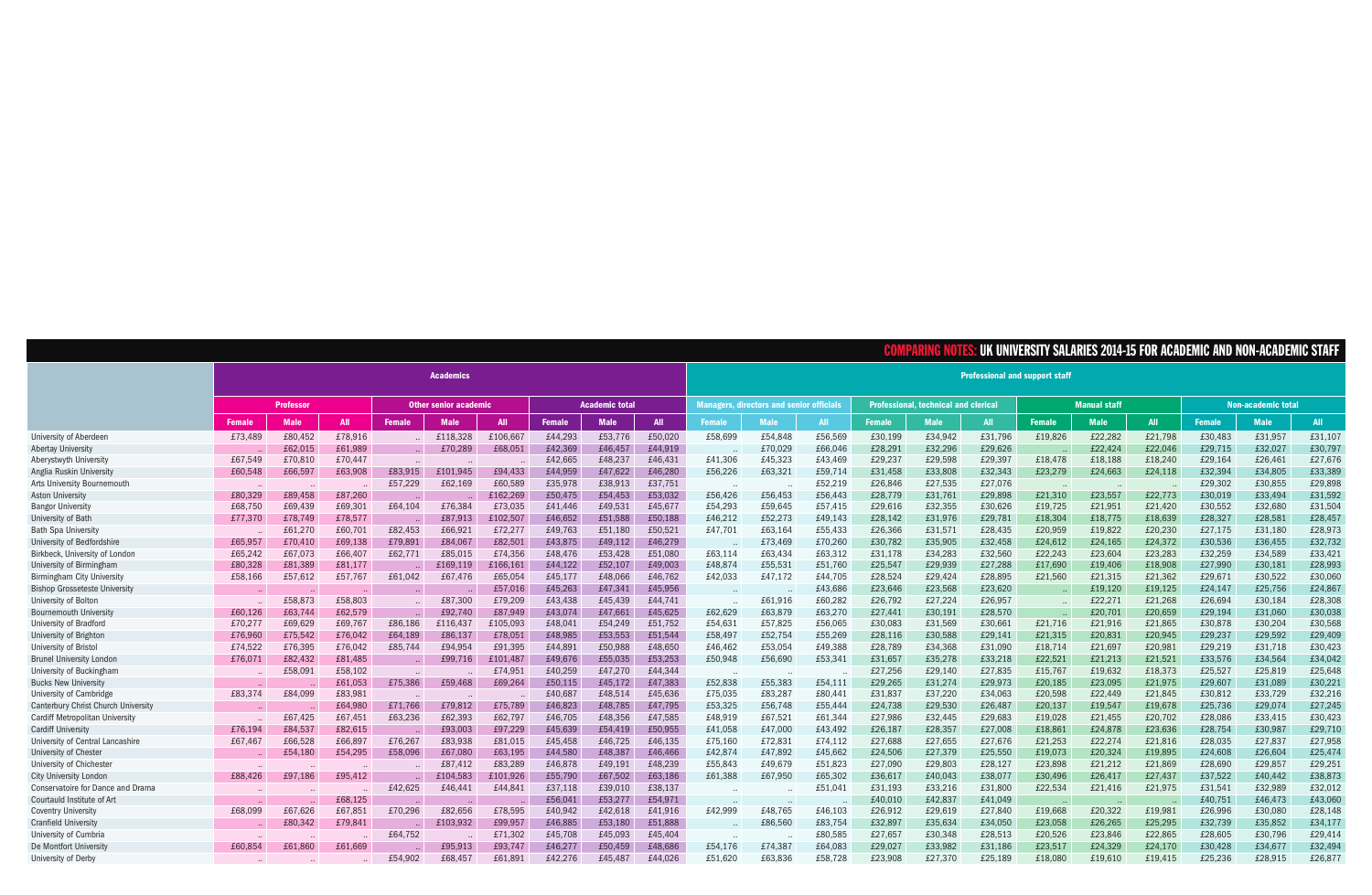|                                                                                   | <b>Academics</b>   |                    |                    |                              |                     |                     |                       |                    |                     |                                                 | <b>Professional and support staff</b> |                    |                                             |                    |                    |                     |                    |                    |                    |                    |                    |  |  |
|-----------------------------------------------------------------------------------|--------------------|--------------------|--------------------|------------------------------|---------------------|---------------------|-----------------------|--------------------|---------------------|-------------------------------------------------|---------------------------------------|--------------------|---------------------------------------------|--------------------|--------------------|---------------------|--------------------|--------------------|--------------------|--------------------|--------------------|--|--|
|                                                                                   | <b>Professor</b>   |                    |                    | <b>Other senior academic</b> |                     |                     | <b>Academic total</b> |                    |                     | <b>Managers, directors and senior officials</b> |                                       |                    | <b>Professional, technical and clerical</b> |                    |                    | <b>Manual staff</b> |                    |                    | Non-academic total |                    |                    |  |  |
|                                                                                   | <b>Female</b>      | <b>Male</b>        | <b>All</b>         | <b>Female</b>                | <b>Male</b>         | <b>All</b>          | <b>Female</b>         | <b>Male</b>        | <b>All</b>          | <b>Female</b>                                   | <b>Male</b>                           | <b>All</b>         | <b>Female</b>                               | <b>Male</b>        | All                | <b>Female</b>       | <b>Male</b>        | <b>All</b>         | <b>Female</b>      | <b>Male</b>        | <b>All</b>         |  |  |
| University of Dundee                                                              | £78,081            | £77,506            | £77,605            | £72,548                      | £82,192             | £79,620             | £44,875               | £51,891            | £49,106             | £61,593                                         | £68,175                               | £65,627            | £28,297                                     | £33,809            | £30,219            | £22,004             | £22,067            | £22,057            | £28,704            | £32,487            | £30,260            |  |  |
| Durham University                                                                 | £72,563            | £75,330            | £74,754            |                              | £91,021             | £88,092             | £44,094               | £50,521            | £48,378             | £58,654                                         | £57,149                               | £57,841            | £26,608                                     | £32,232            | £28,748            | £19,752             | £18,652            | £18,963            | £27,817            | £30,459            | £29,008            |  |  |
| University of East Anglia                                                         | £72,430            | £74,313            | £73,812            | £70,372                      | £80,748             | £77,707             | £46,576               | £51,878            | £49,694             | £53,074                                         | £56,995                               | £54,896            | £27,077                                     | £30,706            | £28,484            | £18,682             | £19,600            | £19,282            | £26,820            | £28,089            | £27,391            |  |  |
| University of East London                                                         | £71,267            | £66,165            | £68,376            | £61,263                      | £76,008             | £69,724             | £47,324               | £50,358            | £49,045             | £51,682                                         | £59,307                               | £54,936            | £30,080                                     | £32,473            | £31,067            | £26,674             | £26,708            | £26,697            | £32,605            | £35,012            | £33,650            |  |  |
| Edge Hill University                                                              |                    | £61,616            | £61,659            | £60,315                      | £70,955             | £64,760             | £43,952               | £47,115            | £45,248             | £46,387                                         | £53,472                               | £49,930            | £25,463                                     | £26,634            | £25,870            | £19,849             | £20,025            | £19,997            | £26,498            | £27,174            | £26,781            |  |  |
| University of Edinburgh                                                           | £71,471            | £77,072            | £75,817            | £94,854                      | £91,932             | £92,600             | £44,596               | £50,648            | £48,354             | £53,030                                         | £60,968                               | £57,566            | £29,700                                     | £34,557            | £31,833            | £19,796             | £19,292            | £19,436            | £29,408            | £31,622            | £30,505            |  |  |
| <b>Edinburgh Napier University</b>                                                |                    | £69,582            | £68,424            | £85,667                      | £77,078             | £80,146             | £46,915               | £49,069            | £48,158             | £57,171                                         | £66,667                               | £61,783            | £29,733                                     | £32,309            | £30,840            | £22,674             | £19,928            | £20,924            | £30,496            | £31,854            | £31,124            |  |  |
| University of Essex<br>University of Exeter                                       | £76,088<br>£86,089 | £78,527<br>£85,414 | £77,903<br>£85,542 | £88,995                      | £95,717<br>£100,637 | £87,167<br>£97,659  | £49,326<br>£43,245    | £55,697<br>£50,218 | £53,281<br>£47,570  | £53,880<br>£47,717                              | £63,947<br>£55,240                    | £58,791<br>£51,309 | £28,660<br>£27,600                          | £35,159<br>£30,719 | £30,908<br>£28,877 | £21,747<br>£17,574  | £20,169<br>£19,651 | £20,533<br>£19,133 | £29,332<br>£28,086 | £32,495<br>£29,304 | £30,659<br>£28,662 |  |  |
| <b>Falmouth University</b>                                                        |                    |                    | £59,056            |                              | £83,393             | £88,923             | £46,701               | £46,591            | £46,630             |                                                 | £62,484                               | £60,474            | £25,741                                     | £29,790            | £26,904            |                     | £20,692            | £20,551            | £26,955            | £32,884            | £29,060            |  |  |
| <b>University of Glasgow</b>                                                      | £76,142            | £82,527            | £81,035            |                              | £99,311             | £98,894             | £45,060               | £53,383            | £50,006             | £59,121                                         | £60,611                               | £59,837            | £29,857                                     | £33,889            | £31,396            | £20,341             | £20,144            | £20,198            | £30,348            | £31,468            | £30,846            |  |  |
| <b>Glasgow Caledonian University</b>                                              | £66,460            | £69,099            | £68,294            | £97,763                      | £84,719             | £90,359             | £50,242               | £53,379            | £51,770             | £67,369                                         | £69,821                               | £68,459            | £31,860                                     | £34,021            | £32,584            | £22,989             | £24,122            | £23,863            | £33,508            | £34,190            | £33,778            |  |  |
| Glasgow School of Art                                                             |                    |                    |                    |                              | £56,385             | £61,358             | £49,666               | £49,982            | £49,854             |                                                 |                                       |                    | £31,346                                     | £34,182            | £32,889            |                     |                    |                    | £31,346            | £34,182            | £32,889            |  |  |
| University of Gloucestershire                                                     |                    | £65,592            | £64,659            | £69,368                      | £75,239             | £72,303             | £47,183               | £47,362            | £47,288             | £58,504                                         | £51,096                               | £54,920            | £28,110                                     | £31,181            | £29,233            |                     | £26,929            | £26,824            | £30,478            | £32,696            | £31,388            |  |  |
| <b>Glyndwr University</b>                                                         |                    |                    |                    |                              | £79,634             | £73,456             | £43,055               | £44,350            | £43,797             | £48,261                                         | £48,930                               | £48,633            | £28,107                                     | £28,320            | £28,178            | £21,057             | £23,770            | £23,150            | £29,473            | £30,183            | £29,774            |  |  |
| Goldsmiths, University of London                                                  | £68,016            | £71,569            | £70,018            |                              | £84,360             | £82,649             | £51,302               | £54,785            | £53,046             | £70,725                                         | £62,153                               | £67,348            | £34,263                                     | £35,357            | £34,671            | £28,547             | £28,427            | £28,462            | £36,623            | £35,630            | £36,208            |  |  |
| <b>University of Greenwich</b>                                                    |                    |                    | £64,288            | £77,105                      | £80,918             | £79,673             | £46,208               | £49,181            | £47,965             | £62,968                                         | £63,701                               | £63,457            | £29,991                                     | £32,734            | £31,063            | £23,018             | £26,545            | £25,621            | £31,156            | £35,451            | £33,009            |  |  |
| Guildhall School of Music and Drama                                               |                    |                    |                    | £48,471                      | £62,381             | £57,584             | £36,903               | £46,203            | £41,624             | £22,564                                         | £31,662                               | £27,955            | £27,614                                     | £29,065            | £28,146            |                     |                    |                    | £26,519            | £29,338            | £27,859            |  |  |
| <b>Harper Adams University</b>                                                    |                    |                    |                    |                              | £65,456             | £66,414             | £44,241               | £50,809            | £48,241             |                                                 | £39,268                               | £43,237            | £25,160                                     | £28,733            | £26,467            | £17,300             | £19,616            | £18,516            | £24,141            | £25,985            | £24,947            |  |  |
| <b>Heriot-Watt University</b><br>University of Hertfordshire                      | £79,751<br>£66,532 | £77.291<br>£67,896 | £77,662<br>£67,462 | £64,991                      | £92,585<br>£75,807  | £91,441<br>£71,457  | £46,306<br>£47,125    | £52,550<br>£49,745 | £50,695<br>£48,519  | £46,888<br>£57,465                              | £70,162<br>£62,944                    | £60,853<br>£60,489 | £30,944<br>£30,643                          | £37,098<br>£33,267 | £33,291<br>£31,789 | £18,919<br>£20,716  | £21,399<br>£23,752 | £20,089<br>£23,054 | £28,341<br>£30,272 | £33,632<br>£30,710 | £30,521<br>£30,504 |  |  |
| <b>Heythrop College</b>                                                           |                    |                    |                    |                              |                     |                     | £52,791               | £31,202            | £36,315             |                                                 |                                       | £57,063            | £28,705                                     | £28,800            | £28,754            |                     |                    |                    | £36,022            | £35,553            | £35,788            |  |  |
| University of the Highlands and Islands                                           |                    |                    |                    |                              |                     |                     | £35,917               | £53,120            | £47,571             |                                                 | £73,419                               | £75,381            | £29,721                                     | £36,006            | £32,395            |                     |                    |                    | £31,679            | £41,590            | £36,196            |  |  |
| University of Huddersfield                                                        | £68,809            | £70,312            | £69,904            |                              | £93,355             | £88,662             | £46,858               | £50,122            | £48,798             | £58,835                                         | £60,932                               | £59,895            | £28,182                                     | £30,580            | £29,195            | £21,254             | £22,187            | £21,688            | £29,640            | £32,502            | £30,874            |  |  |
| University of Hul                                                                 | £63,133            | £67,877            | £66,884            | £65,415                      | £79,181             | £74,510             | £46,347               | £50,469            | £48,862             | £75,289                                         |                                       | £83,937            | £28,570                                     | £34,785            | £30,934            | £18,139             | £20,851            | £20,451            | £29,068            | £31,997            | £30,383            |  |  |
| Imperial College London                                                           | £94,211            | £94,177            | £94,183            | £138,245                     | £124,479            | £126,224            | £46,227               | £54,264            | £51,699             | £64,838                                         | £68,443                               | £66,883            | £38,121                                     | £42,678            | £40,088            | £24,093             | £24,541            | £24,409            | £38,457            | £40,960            | £39,654            |  |  |
| Institute of Cancer Research                                                      |                    |                    |                    | £77,033                      | £88,767             | £86,296             | £38,720               | £47,702            | £42,930             | £59,251                                         | £63,958                               | £62,075            | £35,213                                     | £39,034            | £36,828            |                     | £24,766            | £24,547            | £36,692            | £39,468            | £38,038            |  |  |
| <b>Keele University</b>                                                           | £67,792            | £72,831            | £71,561            |                              |                     | £102,528            | £45,473               | £52,822            | £49,358             | £47,746                                         | £49,106                               | £48,343            | £26,101                                     | £33,293            | £28,462            | £18,010             | £19,373            | £18,854            | £26,803            | £30,279            | £28,192            |  |  |
| University of Kent                                                                | £73,765            | £78,493            | £77,272            |                              | £89,324             | £94,261             | £48,607               | £54,205            | £52,021             | £62,583                                         | £59,509                               | £60,641            | £28,977                                     | £32,849            | £30,417            | £18,561             | £19,712            | £19,348            | £28,487            | £29,659            | £29,027            |  |  |
| King's College London                                                             | £78,544            | £84,736            | £83,226            | £89,242                      | £94,541             | £92,959             | £46,661               | £56,722            | £51,996             | £65,751                                         | £73,035                               | £70,170            | £33,702                                     | £37,873            | £35,219            | £24,912             | £26,093            | £25,767            | £34,776            | £39,736            | £36,789            |  |  |
| Kingston University                                                               | £67,149            | £64,551            | £65,365            | £73,612                      | £84,610             | £80,486             | £48,991               | £49,662            | £49,366             | £73,709                                         | £72,394                               | £72,900            | £32,391                                     | £35,210            | £33,375            |                     |                    |                    | £33,212            | £37,294            | £34,671            |  |  |
| Lancaster University<br>University of Leeds                                       | £75,272<br>£78,458 | £77,409<br>£79,939 | £76,844<br>£79,582 | £71,043                      | £84,427             | £141,423<br>£81,360 | £47,748<br>£45,349    | £51,622<br>£51,987 | £50,338<br>£49,489  | £48,643<br>£55,193                              | £53,682<br>£54,100                    | £51,320<br>£54,570 | £28,492<br>£29,023                          | £35,466<br>£33,195 | £31,242<br>£30,751 | £19,519<br>£20,200  | £22,222<br>£21,012 | £21,540<br>£20,805 | £28,749<br>£29,701 | £32,727<br>£32,526 | £30,614<br>£30,991 |  |  |
| Leeds Beckett University                                                          | £60,394            | £62,238            | £61,860            | £83,521                      | £89,844             | £86,750             | £49,617               | £50,421            | £50,071             | £52,503                                         | £56,933                               | £54,806            | £28,085                                     | £30,153            | £28,956            | £22,018             | £23,373            | £22,978            | £29,149            | £30,903            | £29,962            |  |  |
| Leeds College of Art                                                              |                    |                    |                    | £55,062                      | £51,415             | £53,056             | £40,154               | £33,518            | £35,995             |                                                 |                                       |                    | £24,104                                     | £26,301            | £24,952            |                     |                    |                    | £26,027            | £26,149            | £26,081            |  |  |
| <b>Leeds Trinity University</b>                                                   |                    |                    |                    |                              |                     | £55,564             | £44,966               | £44,482            | £44,742             |                                                 | £60,685                               | £56,777            | £30,733                                     | £28,818            | £30,019            | £17,878             | £19,702            | £18,996            | £29,225            | £31,426            | £30,243            |  |  |
| University of Leicester                                                           | £79,609            | £83,148            | £82,429            | £83,774                      | £98,449             | £94,996             | £45,021               | £54,167            | £50,562             | £83,642                                         | £82,879                               | £83,197            | £28,286                                     | £32,883            | £30,244            | £17,624             | £18,031            | £17,939            | £28,562            | £30,116            | £29,329            |  |  |
| University of Lincoln                                                             |                    | £71,701            | £70,979            | £78,049                      | £83,454             | £81,263             | £43,828               | £47,052            | £45,742             | £54,167                                         | £54,512                               | £54,329            | £25,029                                     | £30,983            | £27,060            |                     | £22,335            | £21,715            | £27,246            | £33,556            | £29,511            |  |  |
| University of Liverpool                                                           | £74,531            | £82,562            | £80,912            | £92,614                      | £109,373            | £104,041            | £46,461               | £54,067            | £51,250             | £53,207                                         | £59,428                               | £56,144            | £29,197                                     | £33,108            | £30,651            | £20,918             | £23,851            | £22,769            | £29,507            | £32,404            | £30,724            |  |  |
| Liverpool Hope University                                                         |                    | £56,286            | £54,997            |                              | £85,727             | £84,827             | £40,447               | £46,494            | £43,519             | £50,933                                         | £51,297                               | £51,121            | £25,659                                     | £28,649            | £26,735            | £17,814             | £21,692            | £20,503            | £26,035            | £27,584            | £26,750            |  |  |
| Liverpool Institute for Performing Arts                                           |                    |                    |                    | $\sim$                       |                     | £61,968             | £38,706               | £47,285            | £45,073             |                                                 |                                       |                    | £24,754                                     | £29,044            | £26,987            |                     | £22,269            | £21,946            | £26,212            | £27,884            | £27,213            |  |  |
| Liverpool John Moores University                                                  |                    | £67,322            | £67,230            |                              | £106,378            | £100,358            | £46,052               | £49,580            | £48,242             | £59,804                                         | £60,995                               | £60,384            | £30,481                                     | £32,406            | £31,266            | £21,359             | £21,088            | £21,115            | £31,639            | £30,960            | £31,315            |  |  |
| Liverpool School of Tropical Medicine                                             |                    |                    |                    | £88,727                      | £80,543             | £82,482             | £43,834               | £55,719<br>£58,864 | £49,899             |                                                 |                                       | £57,087            | £31,400                                     |                    | £31,008            |                     |                    | £27,781            | £31,400            | £41,851            | £31,008            |  |  |
| University of London (institutes and activities)<br><b>London Business School</b> |                    | £230,380           | £227,890           |                              | £89,101<br>£269,961 | £80,810<br>£268,194 | £53,982<br>£167,149   | £199,203           | £56,871<br>£190,800 | £49,942<br>£80,773                              | £64,394<br>£86,681                    | £82,688            | £34,020<br>£33,684                          | £38,404<br>£37,067 | £36,084<br>£34,662 | £25,677<br>£27,149  | £29,312<br>£26,221 | £26,507            | £35,981<br>£42,342 | £45,678            | £38,783<br>£43,390 |  |  |
| London Metropolitan University                                                    | £59,429            | £57,342            | £57,917            | £59,355                      | £66,336             | £64,009             | £48,742               | £51,435            | £50,316             | £60,578                                         | £61,352                               | £61,000            | £32,041                                     | £36,749            | £34,428            | £26,191             | £23,669            | £24,073            | £33,927            | £36,877            | £35,512            |  |  |
| London School of Economics and Political Science                                  | £99,300            | £103,746           | £102,582           |                              | £124,998            | £118,439            | £58,417               | £68,765            | £64,936             |                                                 | £100,203                              | £93,936            | £36,683                                     | £40,488            | £38,180            | £24,844             | £26,167            | £25,746            | £36,039            | £39,450            | £37,572            |  |  |
| London School of Hygiene and Tropical Medicine                                    | £83,675            | £89,235            | £87,414            | £68,707                      | £87,886             | £79,666             | £47,706               | £56,590            | £51,560             |                                                 |                                       |                    | £36,292                                     | £38,494            | £37,022            | £27,122             | £31,757            | £29,618            | £36,056            | £39,943            | £37,431            |  |  |
| London South Bank University                                                      |                    | £74,025            | £73,703            | £71,457                      | £93,167             | £85,025             | £46,662               | £50,582            | £48,759             | £63,417                                         | £57,801                               | £59,914            | £28,295                                     | £31,360            | £29,812            |                     | £23,186            | £22,774            | £30,819            | £33,545            | £32,260            |  |  |
| Loughborough University                                                           | £73,175            | £75,510            | £75,067            | £74,193                      | £83,674             | £81,918             | £46,364               | £51,021            | £49,705             | £55,806                                         | £59,603                               | £57,969            | £28,537                                     | £32,774            | £30,397            | £19,670             | £20,160            | £20,047            | £29,256            | £30,421            | £29,870            |  |  |
| <b>University of Manchester</b>                                                   | £77,109            | £82,457            | £81,153            | £84,248                      | £93,133             | £90,306             | £44,308               | £50,765            | £48,361             | £85,962                                         | £93,461                               | £90,609            | £29,903                                     | £32,280            | £30,989            | £21,598             | £22,125            | £22,031            | £30,285            | £31,303            | £30,807            |  |  |
| Manchester Metropolitan University                                                | £64,463            | £66,754            | £65,870            | £71,751                      | £78,483             | £75,859             | £44,474               | £45,123            | £44,808             | £48,076                                         | £54,251                               | £51,438            | £26,408                                     | £28,699            | £27,335            | £20,938             | £19,642            | £19,894            | £27,416            | £28,538            | £27,945            |  |  |
| <b>Middlesex University</b>                                                       | £69,203            | £72,864            | £71,702            | £77,455                      | £81,262             | £79,158             | £44,548               | £47,514            | £46,019             | £54,919                                         | £54,951                               | £54,933            | £30,601                                     | £35,342            | £32,575            | £24,311             | £20,863            | £22,662            | £33,412            | £36,977            | £34,922            |  |  |
| Newcastle University                                                              | £73,757            | £78,664            | £77,598            |                              |                     |                     | £43,001               | £50,339            | £47,633             | £49,169                                         | £53,078                               | £51,056            | £26,766                                     | £31,480            | £28,469            | £19,164             | £18,658            | £18,784            | £27,681            | £29,910            | £28,630            |  |  |
| Newman University                                                                 |                    |                    |                    |                              | £82,685             | £80,065             | £44,281               | £49,614            | £47,120             |                                                 |                                       |                    | £25,218                                     | £23,158            | £24,689            | £16,180             | £20,679            | £19,179            | £25,526            | £23,813            | £24,906            |  |  |
| University of Northampton<br>Northumbria University                               | £69,708            | £60,226<br>£67,434 | £60,599<br>£68,236 | £75,857                      | £87,813             | £87,222<br>£84,429  | £44,445<br>£47,238    | £46,277<br>£48,493 | £45,354<br>£47,956  | £46,652<br>£50,951                              | £56,495<br>£60,731                    | £51,369<br>£55,330 | £27,269<br>£28,162                          | £32,134<br>£30,377 | £28,889<br>£29,037 | £21,241<br>£21,796  | £20,814            | £19,970<br>£20,915 | £28,741<br>£30,743 | £35,216<br>£31,103 | £31,009<br>£30,913 |  |  |
| Norwich University of Arts                                                        |                    |                    |                    |                              | £59,368             | £56,420             | £35,977               | £41,935            | £39,949             |                                                 |                                       | £48,234            | £30,739                                     | £34,095            | £31,972            |                     | £18,687            | £18,244            | £32,699            | £31,397            | £32,105            |  |  |
| University of Nottingham                                                          | £75,982            | £81,610            | £80,427            |                              | £95,812             | £95,239             | £44,102               | £51,800            | £49,028             | £46,164                                         | £55,642                               | £50,462            | £28,387                                     | £32,335            | £30,098            | £17,039             | £19,181            | £18,637            | £28,702            | £30,464            | £29,558            |  |  |
| <b>Nottingham Trent University</b>                                                | £69,411            | £71,029            | £70,550            | £76,699                      | £76,598             | £76,647             | £45,802               | £47,550            | £46,792             | £63,172                                         | £70,022                               | £66,825            | £27,229                                     | £30,288            | £28,546            | £20,382             | £22,074            | £21,596            | £28,241            | £30,870            | £29,474            |  |  |
| The Open University                                                               | £71,882            | £75,081            | £73,907            | £91,309                      | £99,964             | £96,069             | £50,806               | £53,163            | £51,987             | £44,329                                         | £51,040                               | £46,873            | £29,526                                     | £34,006            | £31,164            | £21,475             | £21,239            | £21,345            | £33,083            | £36,681            | £34,484            |  |  |
| University of Oxford                                                              | £71,623            | £75,627            | £74,679            | £79,738                      | £86,405             | £85,089             | £42,678               | £50,304            | £47,358             | £62,250                                         | £64,761                               | £63,946            | £32,856                                     | £37,529            | £34,768            | £20,574             | £21,818            | £21,498            | £32,450            | £35,064            | £33,641            |  |  |
| <b>Oxford Brookes University</b>                                                  | £66,346            | £68,211            | £67,473            | £80,658                      | £74,886             | £77,924             | £49,542               | £50,449            | £49,981             | £48,827                                         | £49,718                               | £49,250            | £29,314                                     | £32,611            | £30,722            | £23,302             | £22,430            | £22,698            | £30,726            | £31,760            | £31,221            |  |  |
| <b>Plymouth University</b>                                                        | £62,771            | £68,443            | £67,341            | £80,410                      | £77,263             | £78,281             | £45,932               | £49,278            | £47,976             | £50,822                                         | £54,910                               | £53,369            | £26,753                                     | £29,990            | £27,957            |                     | £25,291            | £24,734            | £27,867            | £32,120            | £29,673            |  |  |
| University of Portsmouth                                                          | £64,974            | £69,749            | £68,585            | £75,744                      | £81,788             | £79,227             | £45,302               | £47,805            | £46,832             | £42,844                                         | £49,573                               | £45,437            | £28,038                                     | £31,779            | £29,356            | £20,577             | £21,215            | £21,053            | £29,097            | £30,795            | £29,792            |  |  |
| Queen Margaret Universit                                                          |                    |                    |                    |                              |                     | £71,910             | £46,093               | £52,001            | £48,295             | £38,909                                         | £53,690                               | £45,865            | £30,039                                     | £27,449            | £29,307            |                     | £20,076            | £19,658            | £30,485            | £27,913            | £29,476            |  |  |